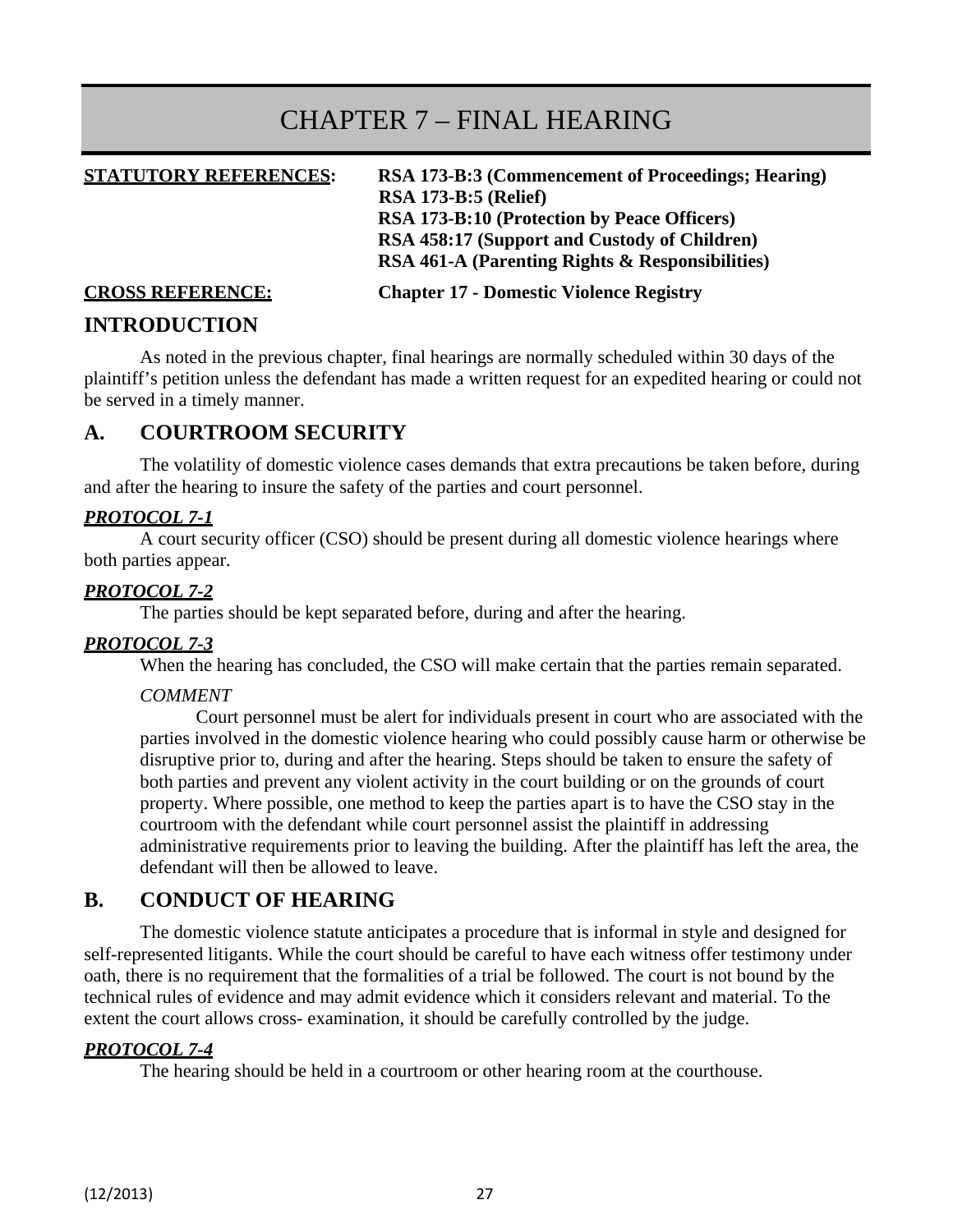Prior to commencement of the hearing, the court should obtain the defendant's date of birth, social security number, and physical description, if not already provided to the court. The defendant should not be asked to disclose the social security number in the presence of individuals other than court personnel. If needed, the defendant should be asked to provide the social security number to the court in writing.

#### *PROTOCOL 7-6*

The court shall instruct both parties to keep the court informed of any address or telephone number changes.

#### *PROTOCOL 7-7*

If the plaintiff is accompanied by an advocate, the advocate should be allowed at counsel table and may be allowed limited participation in the proceedings at the request of the plaintiff.

#### *COMMENT*

Questions from the court should be addressed to the plaintiff.

#### *PROTOCOL 7-8*

If needed, an interpreter shall be provided for the parties. If not arranged in advance, a brief recess or continuance may be warranted to ensure the parties have meaningful access to justice.

#### *PROTOCOL 7-9*

If a DOVE attorney has been requested but is unable to be present at the scheduled hearing, the court should consider granting a brief continuance to allow counsel's participation. Continuances must be within the 30 days required by the statute.

## **C. EVIDENCE**

#### *PROTOCOL 7-10*

Pursuant to RSA 173-B: 3, VIII, the Rules of Evidence do not apply to domestic violence cases.

#### *PROTOCOL 7-11*

The plaintiff must establish by a preponderance of the evidence that the defendant has abused the plaintiff within the meaning of RSA 173-B: 1. The Plaintiff must also demonstrate that the defendant poses "a credible threat to the plaintiff's safety." A plaintiff is not required to offer proof of imminent danger as would be required before a temporary order could be issued.

## **D. DURATION**

#### *PROTOCOL 7-12*

All final orders must be for a fixed period of time not to exceed one year. As a general matter, all final orders should be made effective for one year. (See Chapter 9, Sec. B. Extension of Orders.)

## **E. FIREARMS**

#### *PROTOCOL 7-13*

Pursuant to RSA 173-B:5 I, upon a finding of abuse, the court shall order relinquishment of any and all firearms and ammunition in the control, ownership and possession of the defendant or any other person on behalf of the defendant.

**NOTE:** This is mandatory under state law. There is no discretion upon issuance of a final order as there is at the time of a temporary order.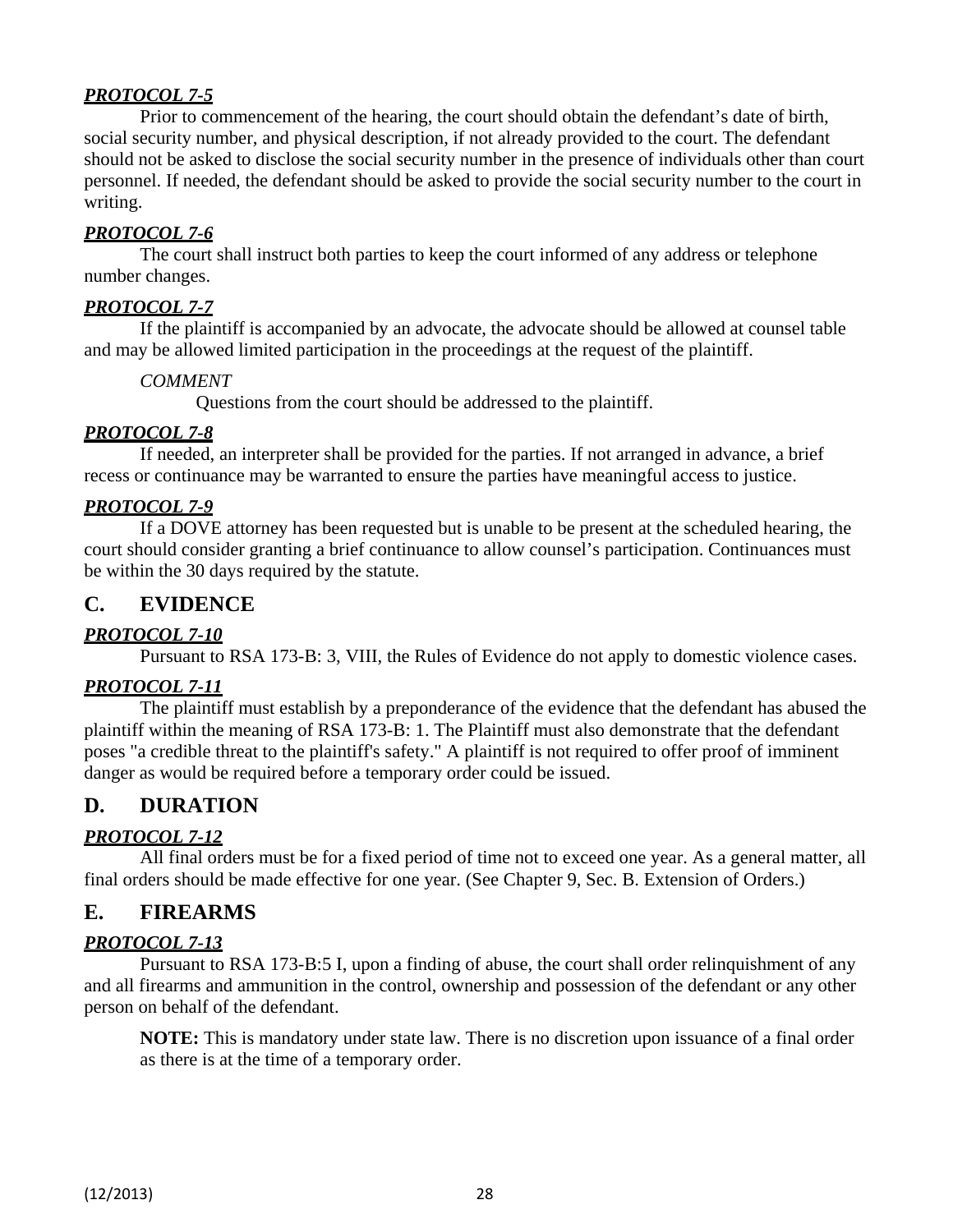## **F. RELIEF AVAILABLE**

RSA 173-B:5, I provides that if the plaintiff sustains the burden of proof by a preponderance of the evidence that abuse exists and that the defendant presents a credible threat to the plaintiff's safety, the court shall grant final protective orders. (*See* In the Matter of Alexander and Evans, 147 NH 441 (2002).) However, if the court finds no abuse or if the plaintiff acknowledges that no abuse has occurred, no further orders may be entered under RSA 173-B. Orders may only be entered under RSA-173-B if there is a finding of abuse and credible threat.

If the court determines that the plaintiff has been abused, the court shall grant such relief as is necessary to bring about a cessation of abuse. The statute provides two categories that are available: Protective Orders [RSA 173-B:5 I(a)] and Other Relief [RSA 173-B:5 I(b)]. As with temporary orders, the list articulated RSA 173-B is non- inclusive and the court may include additional orders as appropriate.

## **G. PROTECTIVE ORDERS**

#### *PROTOCOL 7-14*

The protective orders available at a final hearing under RSA 173-B:5, I(a) include the following:

- a. The court may restrain the defendant from abusing the plaintiff.
- b. The court may restrain the defendant from entering the premises and curtilage where the plaintiff resides, except when the defendant is accompanied by a peace officer **and is allowed entry by the plaintiff** for the sole purpose of retrieving personal property specified by the court.

#### *COMMENT*

The only time this order is not appropriate is when the defendant exclusively owns or leases and pays for the premises and the defendant has no legal duty to support the plaintiff or minor children on the premises  $(RSA 173-B:5, I (b)(1)).$ 

c. The court may restrain the defendant from having contact with the plaintiff.

**NOTE:** The judge should explain clearly to both parties in open court that a "no contact" order encompasses all forms of contact of direct and indirect nature and includes such contact as sending flowers, making telephone calls, third-party communication, etc. It should be made clear to the defendant that even if invited by the plaintiff to have contact, the defendant may be arrested for violating the order if contact is made. However, language should be given to the plaintiff "advising that it may be unwise and possibly unsafe to contact the defendant" as per RSA 173-B:5, VIII-a.

**NOTE:** There is a new, limited exception to this provision under RSA 173-B:5(a), Permissible Contact. See Protocols 5-23 and 5-24.

d. The court may restrain the defendant from entering the plaintiff's place of employment or school or any specified place frequented regularly by the plaintiff or by any family or household member.

#### *COMMENT*

It may be helpful to the defendant if specific places and distances are named in the order (and times of restricted access, if applicable).

e. The court may enjoin the defendant against abusing the plaintiff, the plaintiff's relatives (regardless of their place of residence), or plaintiff's household members in any way.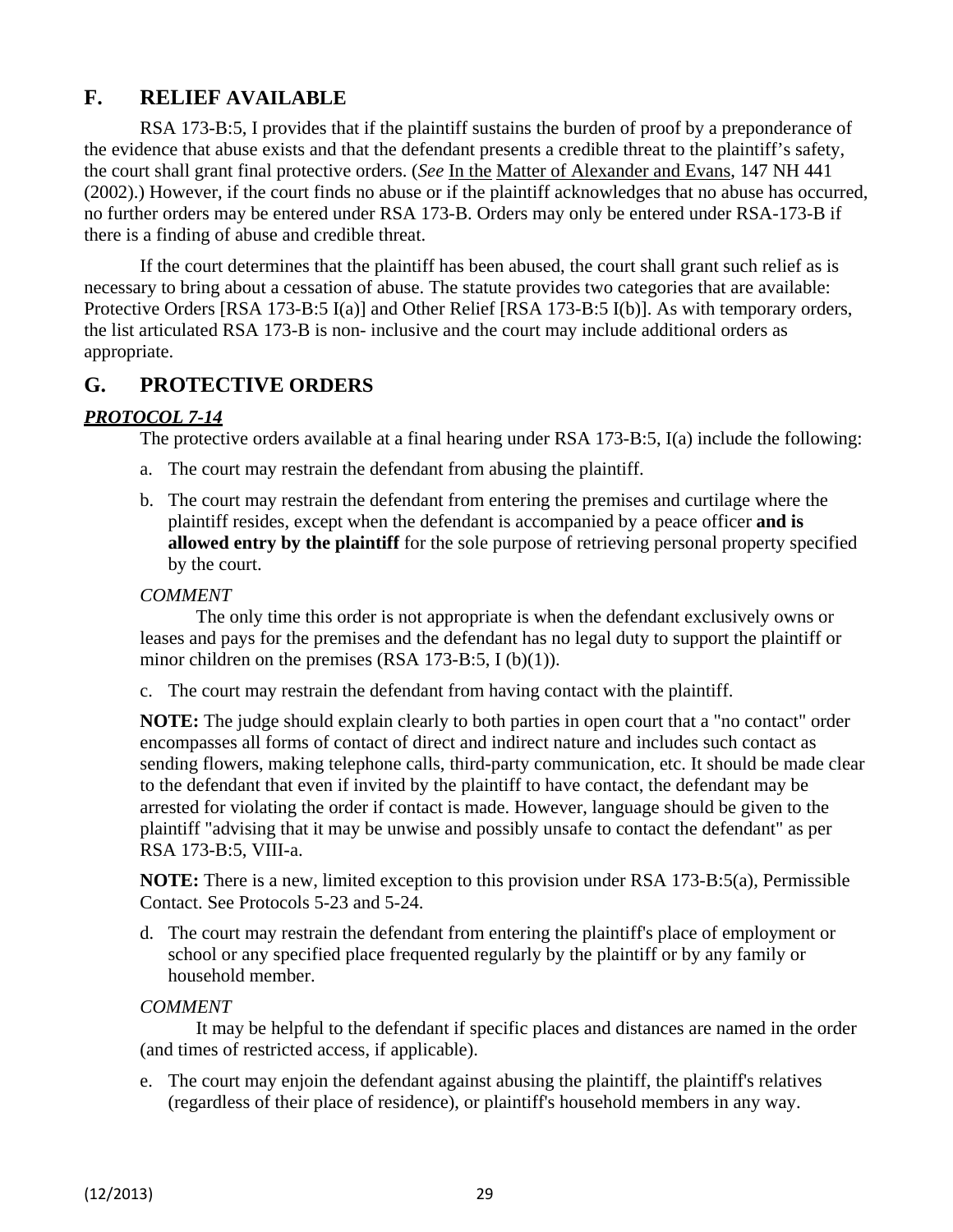#### *COMMENT*

There is no limitation on the definition of plaintiff's relatives or household members. Presumably, the protection is afforded to all household members regardless of the length of time they have been residing together.

- f. The court may enjoin the defendant against taking, converting or damaging property in which plaintiff has any legal or equitable interest.
- g. In addition to the requirement that the defendant relinquish any and all firearms and ammunition as noted in Section E above, the court may also direct the defendant to relinquish to the peace officer, any and all deadly weapons specified in the protective order that are in the control, ownership, or possession of the defendant, or any other person on behalf of the defendant for the duration of the protective order.
- h. The court should also consider ordering the defendant to relinquish any hunting licenses and concealed weapons permits. Upon relinquishment of a hunting license, staff shall notify Fish and Game by faxing a copy of the final order. Upon relinquishment of a concealed weapons permit, the court shall notify the local police department which issued it.

#### *PROTOCOL 7-15*

Upon issuance of a final order, the court should advise the defendant that violation of a protective order may result in arrest for a misdemeanor offense and possible incarceration, and that violation of any other relief may be grounds for a finding of contempt.

## **H. OTHER RELIEF**

The statute provides for a variety of other relief at a final hearing, including the division of property, custody, support and visitation of children, batterer's intervention and compensation for plaintiff's losses.

## **I. DIVISION OF PROPERTY**

RSA 173-B:5, I (b)(1) provides that the court may address the issue of division of property.

#### *COMMENT*

The court should make it clear to both parties that the domestic violence order relates only to the use and possession of property, not ownership, and for the duration of the order only.

#### *PROTOCOL 7-16*

The court may grant the plaintiff the exclusive use and possession of the premises and curtilage of the plaintiff's place of residence, unless the defendant exclusively owns or leases and pays for the premises and the defendant has no legal duty to support the plaintiff or minor children on the premises.

#### *PROTOCOL 7-17*

The court may restrain the defendant from withholding items of the plaintiff's personal property specified by the court. A peace officer shall accompany the plaintiff in retrieving such property to protect the plaintiff.

## *PROTOCOL 7-18*

The court may order that the plaintiff have exclusive use and possession of an automobile, and may also order the defendant to make payments for the automobile, unless the defendant exclusively uses such property and has no legal duty to support the plaintiff or minor children.

#### *COMMENT*

Such an order may be particularly appropriate where the parties have a child and the plaintiff may need an automobile for work or other reasons.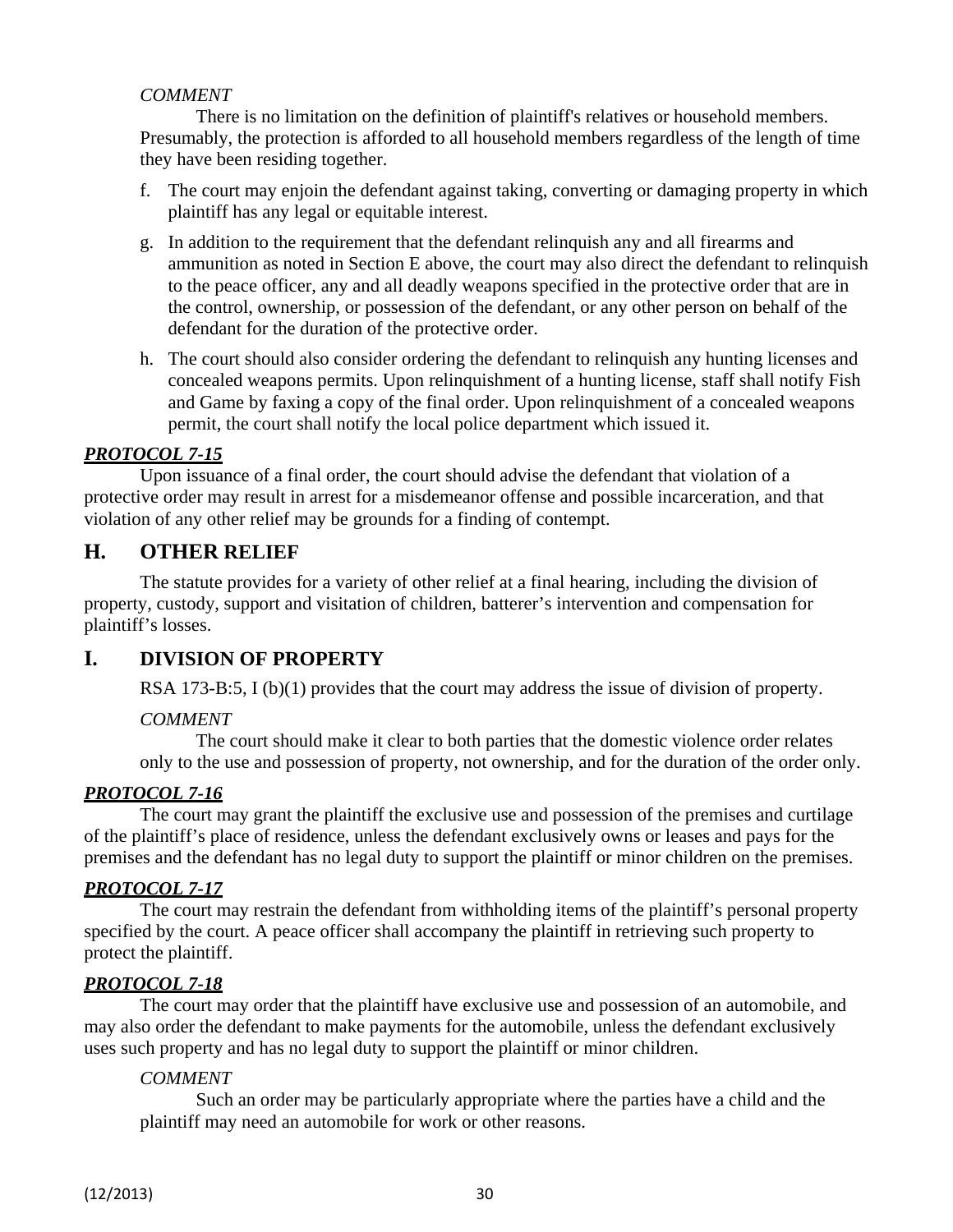The court may grant the plaintiff the exclusive right to the use and possession of the household furniture and furnishings, unless the defendant exclusively owns such property and has no duty to support the plaintiff or minor children. The court may also order the defendant to make health care, insurance, rent, mortgage or utility payments. (See RSA 173-B:5, I(b)(3) and (4).)

#### *COMMENT*

The court should attempt to set forth an order dividing personal property by engaging the parties in a discussion of this issue in the courtroom. To the extent agreement cannot be reached, the court should have each party prepare a written list of items of which that party wants possession and submit it to the court. Copies of each list should be given to the opposing party. If necessary to resolve any disagreement, a further hearing on the issue of property division should be scheduled.

## **J. CUSTODY AND VISITATION**

RSA 173-B:5, I (b)(5) and (6) authorize the court to enter orders of custody and visitation for minor children. The court should be mindful that any contact between the parties is potentially dangerous and, therefore, must be careful in crafting such orders. In certain very limited circumstances when considering an order for custody and/or visitation, the court may appoint a guardian *ad litem*. When a guardian *ad litem* is appointed, the court must carefully define the scope of services.

**NOTE:** In the event of an existing custody order, see Chapter 4 on transfer and the protocols regarding precedence of court orders.

#### *PROTOCOL 7-20*

Upon a finding of abuse, the court may award temporary custody of the parties' minor children to either party or, where appropriate, to DCYF.

#### *COMMENT*

Upon a finding of abuse, the court should normally award custody to the non-abusive

parent.

## *PROTOCOL 7-21*

When the court finds that neither party is capable of caring for the children, an order of custody to the Division for Children, Youth and Families may be made.

- a. Where custody of the parties' minor children with DCYF may be appropriate, DCYF shall receive actual notice of the hearing 10 days prior to such hearing provided that, if necessary, such hearing be continued 10 days to provide DCYF adequate notice.
- b. DCYF may move at any time to rescind its custody of the parties' minor children.

#### *PROTOCOL 7-22*

The court may establish visitation rights with regard to the parties' minor children. The court shall consider, and may impose on a custody award, conditions necessary to assure the safety of the plaintiff and minor children. This may include orders denying visitation or requiring supervised visitation.

#### *COMMENT*

If visitation or visitation exchanges occur in a community other than where either of the parties resides, the local police department should be advised of the existence of the domestic violence protective order.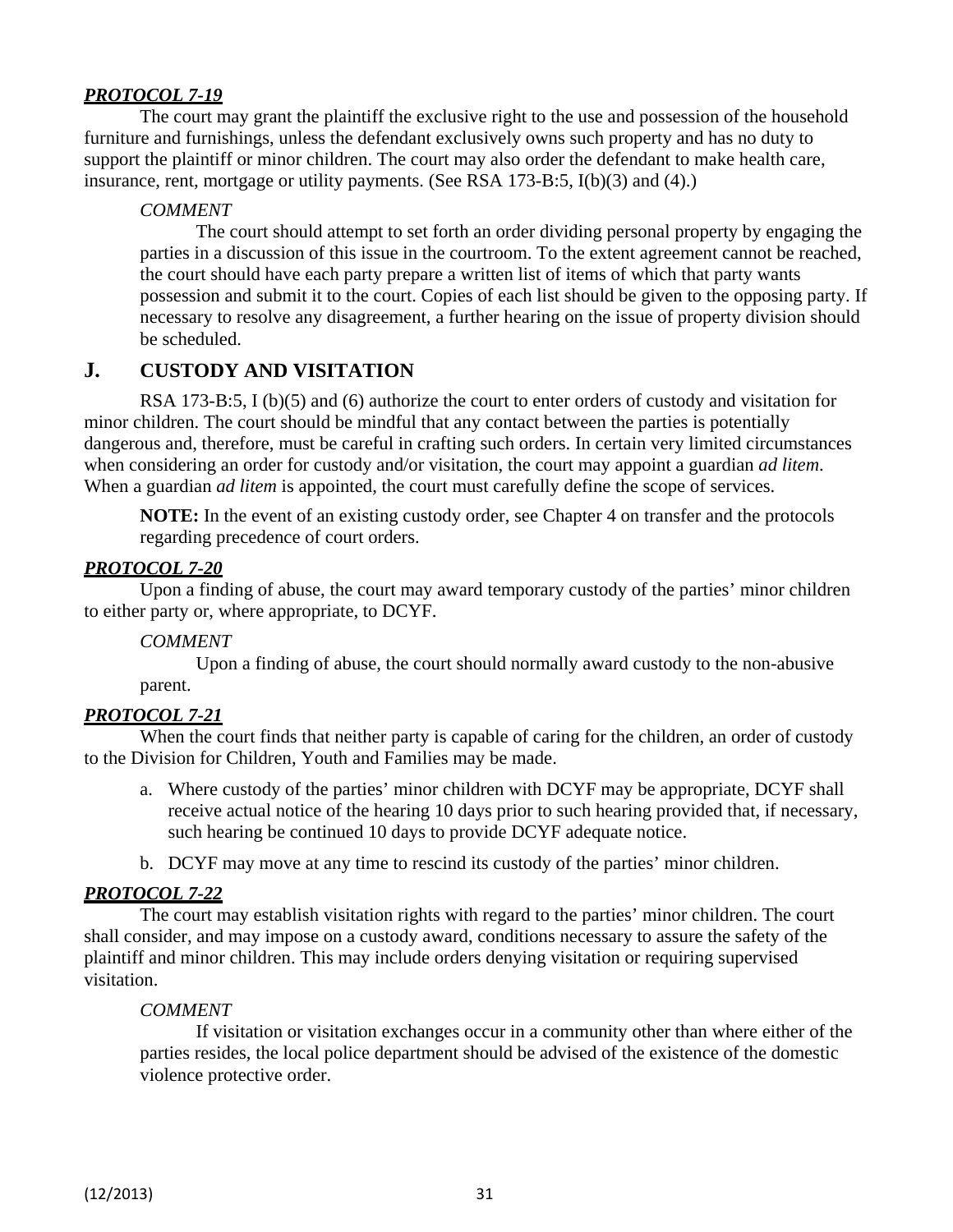In determining whether visitation shall be granted, the court shall consider whether visitation can be exercised by the non-custodial parent without risk to the plaintiff's or children's safety. In making such determination, the court shall consider, in addition to any other relevant factors, the following:

- a. The degree to which visitation exposes the plaintiff or the children to physical or psychological harm;
- b. Whether the risk of physical or psychological harm can be removed by ordering supervised visitation; and
- c. Whether visitation can be ordered without requiring the plaintiff and defendant to have contact regarding the exchange of children.

#### *COMMENT*

Appropriate circumstances would include where there has been violence toward the children in the past or where the non-custodial parent abuses alcohol or drugs. In the event supervised visits are ordered, the court must set forth the number of times allowed and the persons or organization expected to supervise. The court should also address payment arrangements if provided by a professional supervisor. The court should not make an order of supervision unless the proposed supervisor agrees to this role.

## **K. CHILD SUPPORT**

RSA 173-B:5, I (b)(7) provides that the court has authority to issue support orders.

#### *PROTOCOL 7-24*

The court may direct the defendant to pay financial support to the plaintiff or minor children, unless the defendant has no legal duty to support the plaintiff or minor children.

#### *COMMENT*

It should be presumed that the court will issue a child support order in any case in which the parties have a child in common and no other order already exists.

#### *PROTOCOL 7-25*

In every case where children are involved, the judge must instruct each party to complete a financial affidavit. Staff must then perform the necessary calculations to arrive at a child support figure. All child support orders of the court should be based upon the State's Child Support Guidelines.

## *PROTOCOL 7-26*

In any case where the court has any concern that the support order will not be followed, or it may jeopardize the plaintiff's safety, the court shall order payment through the Division of Child Support Enforcement.

#### *COMMENT*

If the court specifies that child support payments may be made directly to the plaintiff, such communication shall not be considered a violation of the "no contact" provisions of the order.

## **L. COUNSELING**

## *PROTOCOL 7-27*

RSA 173-B:5, I (b)(8) authorizes the court to direct the abuser to engage in a batterer intervention program or personal counseling. If available, such intervention and counseling program shall focus on alternatives to aggression.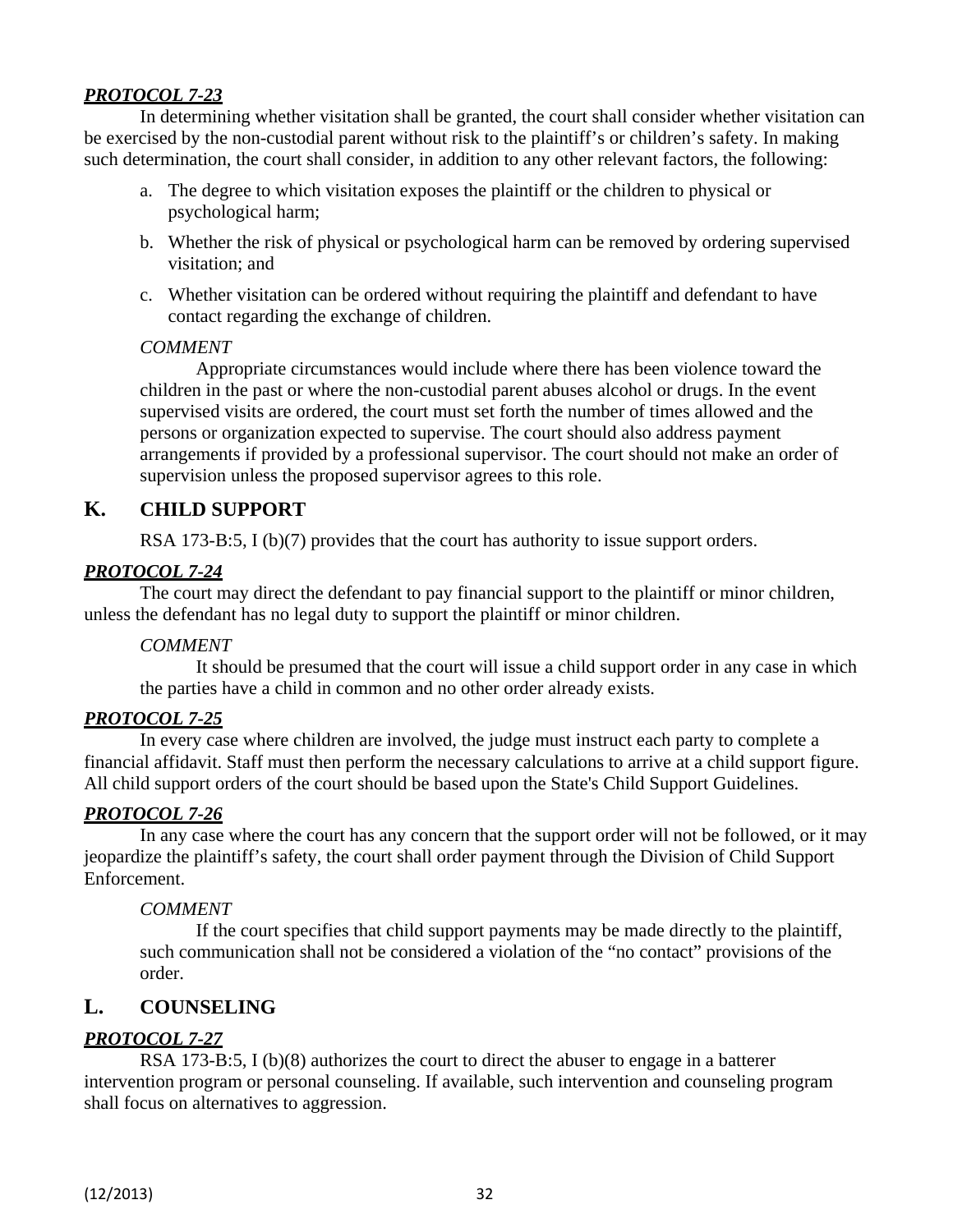The court shall not direct the plaintiff to engage in joint counseling services with the defendant. Court-ordered and court-referred mediation of cases involving domestic violence is prohibited in cases brought under RSA 173-B.

#### *COMMENT*

Referral of the batterer to an ill-prepared or inadequately trained intervention provider can exacerbate an already fragile situation. A list of providers who comply with the Batterers Intervention Standards approved by the Governor's Commission On Domestic and Sexual Violence will be available to all court clerks. While alcohol and substance abuse counseling may be appropriate and helpful, neither substitutes for batterer intervention. The court may tie visitation or supervised visitation to meaningful participation in a batterer intervention program.

#### *COMMENT*

Since the order is against the defendant, the court has no authority to direct the plaintiff to engage in counseling or mediation.

## **M. COMPENSATORY DAMAGES**

#### *PROTOCOL 7-29*

RSA 173-B:5, I (b)(9) and (10) allow the court to order the defendant to pay the plaintiff monetary compensation for losses suffered as a direct result of the abuse which may include, but not be limited to, loss of earnings or support, medical and dental expenses, damages to property, out-of-pocket losses for injuries sustained, and moving and shelter expenses. The court may also require the defendant to pay reasonable attorney's fees.

#### *COMMENT*

When making orders for relief, the court may consider monetary compensation for losses suffered as a direct result of the abuse, which may include, but are not limited to costs of moving and shelter expenses, lost wages, reasonable attorney's fees and medical and dental expenses.

Other potential expenses may include: costs of changing phone numbers, obtaining caller ID, an unlisted number, or an answering machine. Also, mental health and/or counseling expenses, and cost of new locks and other security may be warranted.

## **N. ADDENDUM TO FINAL ORDERS**

#### *PROTOCOL 7-30*

In addition to completing the final protection order form, the judge shall also complete the addendum which affords the opportunity to identify the factual findings upon which the court determined that abuse had occurred. This enables the matter to be reviewed by the Supreme Court in the event of an appeal.

## **O. PRECEDENCE OF FINAL COURT ORDERS**

## *PROTOCOL 7-31*

Pursuant to RSA 173-B:5, IV, no order under RSA 173-B can supersede or affect any order pertaining to the possession of a residence, household furniture, custody of children made under the juvenile trilogy (RSA 169-B, C or D), or any support or custody orders made under the authority of RSA 458 or 461-A or any order relating to the title of real or personal property.

**NOTE:** Fichtner v. Pittsley, 146 NH 512 (2001), suggests that where there is an existing custody order, the district court must transfer the case.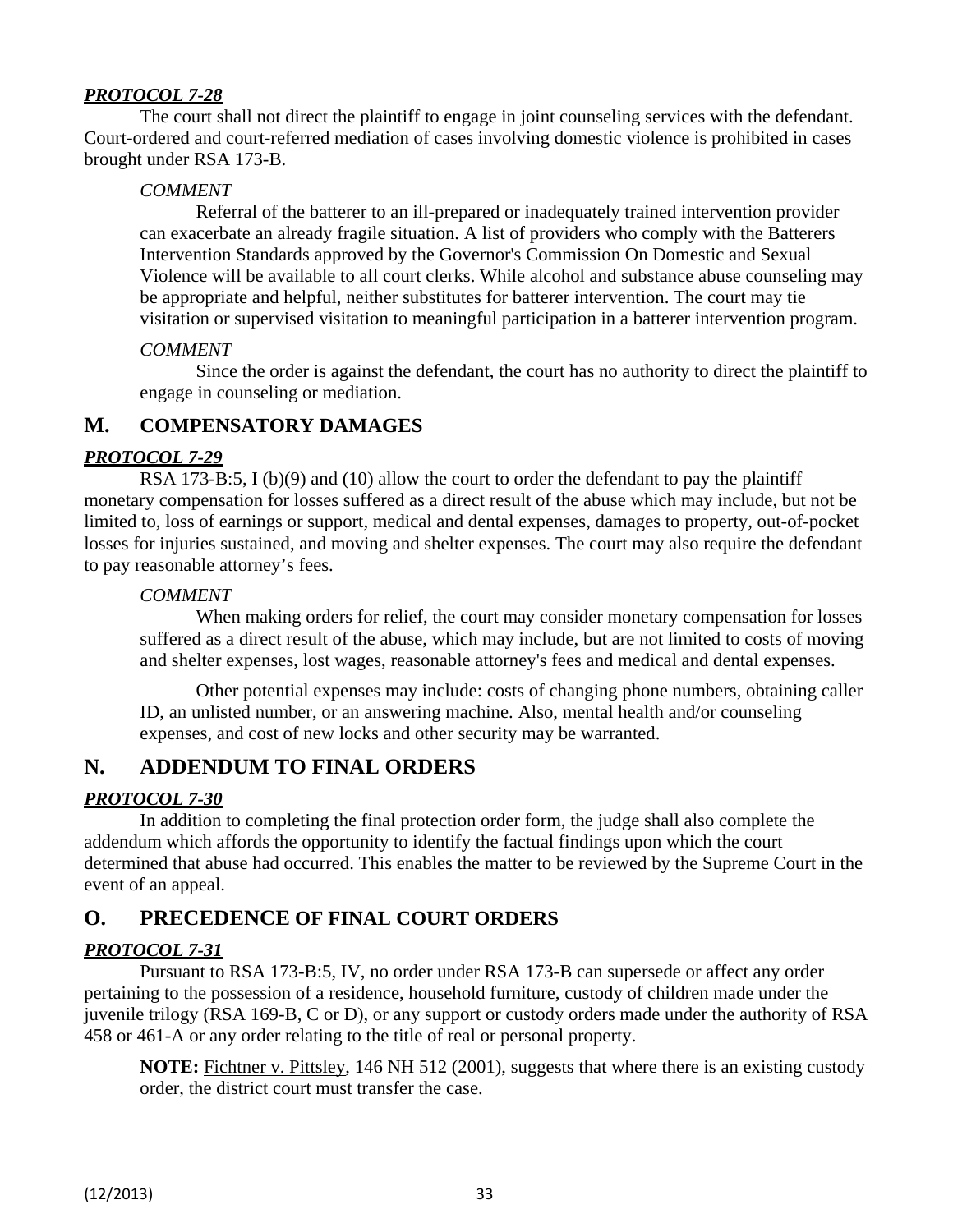Thus, as noted in Protocols 4-9 through 4-13, if the domestic violence case occurs in a nonfamily division county, the case should be transferred to superior court for consideration of custody. However, if the case is brought in the family division, the court can modify its orders as appropriate without the need for transfer.

## **P. JUDICIAL INSTRUCTIONS TO THE PARTIES**

### *PROTOCOL 7-32*

The following are recommended remarks at the conclusion of a domestic violence hearing when an order has been issued.

After reviewing the specific provisions of the order which have been marked by the judge, the court should advise the parties:

- 1. The order will remain in effect for one year unless sooner withdrawn by the plaintiff.
- 2. If still in fear, the plaintiff may request an extension at the expiration of the order, and the defendant will be given an opportunity for a hearing.
- 3. The order prohibits contact of any form. If any is needed, the parties must motion the court and a hearing will be scheduled. However, an attorney or other authorized representative for the defendant may have limited contact if the requirements of RSA 173-B:5(a) are followed.
- 4. Although the order restrains only the defendant's conduct (i.e., the plaintiff cannot be arrested for having contact), the plaintiff is strongly encouraged not to have contact with the defendant. (The court should make reference to the written notice that must be provided to the plaintiff under the statute). If an emergency arises where contact with the defendant is necessary, the plaintiff or a member of the plaintiff's family should request assistance of the local police department. A law enforcement officer should contact the defendant and accompany the defendant to a designated meeting place where contact could be made in a supervised setting.
- 5. If either person wishes to have any provision of the order changed, a Motion to Modify must be filed with the court. Unless the court grants a modification, the order will remain in effect as written and enforced as written.
- 6. The order will be entered into a national registry (NCIC) which is maintained by the FBI. The order is effective throughout the country and will be enforced by law enforcement and the courts everywhere.
- 7. The staff will provide the plaintiff with a certified copy, which s/he should keep on him/her at all times.
- 8. The defendant will be given his copy (mailed or served if not present).
- 9. The order prohibits the defendant from having access to or possession of firearms and ammunition during its term. Attempts to purchase, or being in possession of a firearm, may lead to prosecution under state and federal laws. The penalties can be significant. It is also a crime to cross state lines to commit domestic violence.
- 10. If not already done, the defendant's firearms must be surrendered to law enforcement for the duration of the order. At the expiration of the order, the defendant may apply for their return and a hearing will be conducted to see if the defendant is eligible for their return. (If the court has ordered surrender of deadly weapons, hunting licenses or concealed weapons permits, the court should note these as well.)
- 11. Any questions?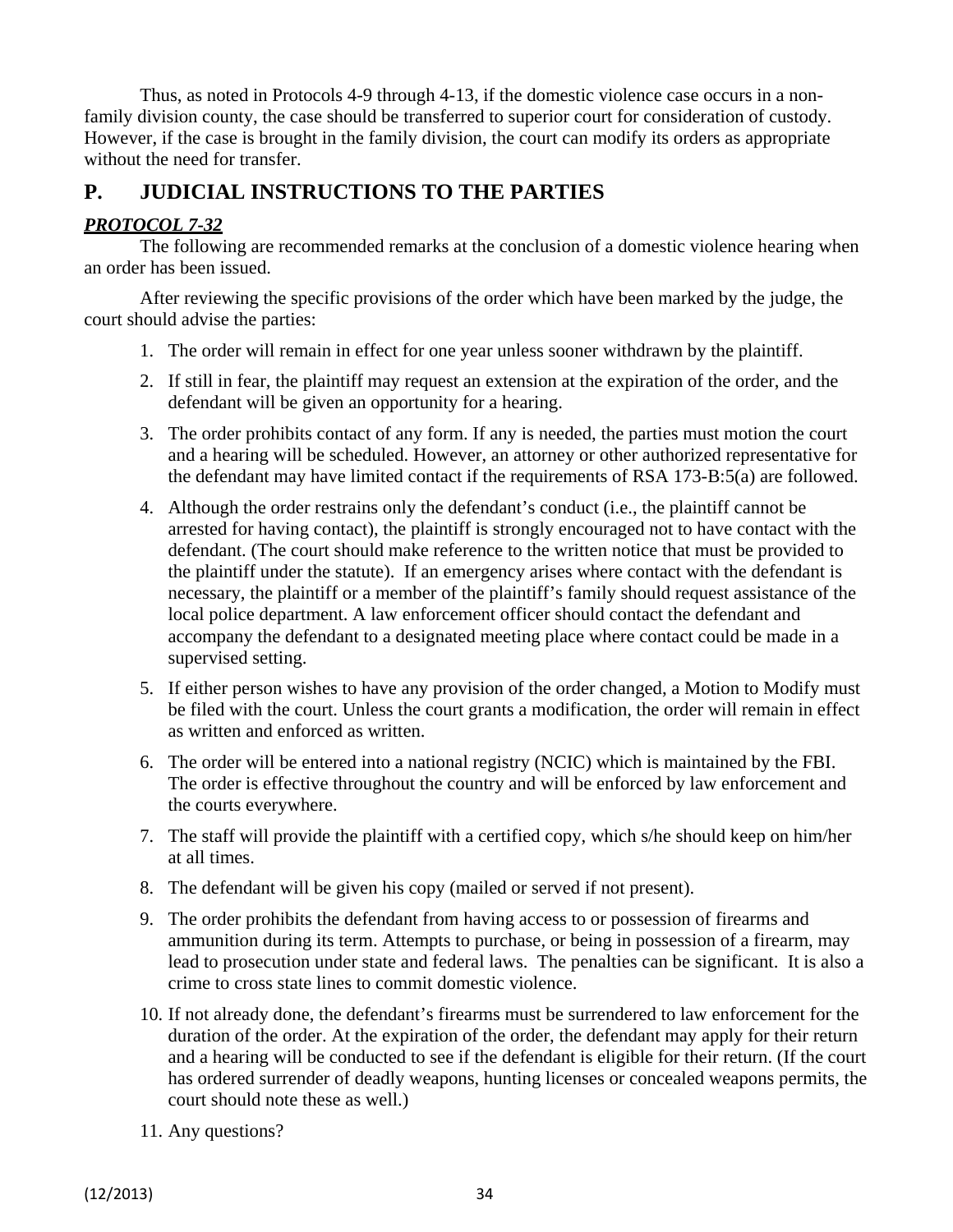# **Q. NOTIFICATION TO THE DEFENDANT**

RSA 173-B:8, II provides that any final order or modified order issued pursuant to RSA 173-B, other than a temporary order, shall be mailed to the defendant at the defendant's last address of record, if the defendant has not appeared for the hearing.

### *PROTOCOL 7-33*

Upon issuance of any final order or any order modifying or vacating an order, staff must mail a copy of the order to the defendant at the defendant's last address of record.

#### *COMMENT*

While there is no statutory requirement that a defendant be personally served with a final or modified order, law enforcement is strongly encouraged to serve final orders, especially if firearms were not ordered to be relinquished in the temporary restraining order. This provides law enforcement with the opportunity to retrieve weapons, licenses and permits. Moreover, although the defendant does have a duty to keep the court appraised of his current address, there may be cases where, the court has reason to believe that personal service of the order on the defendant should be arranged to ensure prompt and verifiable notice. Each court is encouraged to have a conversation with local law enforcement on this issue to help promote community safety.

# **R. MUTUAL RESTRAINING ORDERS AND CROSS-ORDERS FOR RELIEF INTRODUCTION**

**Cross Orders for Relief** means separate orders granted to parties in a domestic violence situation where each of the parties has filed a petition pursuant to this chapter on allegations arising from the same incident or incidents of domestic violence.

**Mutual Order for Relief** means one order restraining both parties from abusing the other originating from a petition filed by only one of the parties and arising from the same incident or incidents of domestic violence, but issued against both.

#### *PROTOCOL 7-34*

Mutual orders for relief shall not be granted. (RSA 173-B:5, V)

#### *COMMENT*

Mutual orders for relief (e.g., where a plaintiff files a petition, and the court enters orders against not only the defendant, but plaintiff as well, even though the defendant never filed a petition seeking an order of protection) are now expressly prohibited by statute.

## *PROTOCOL 7-35*

Cross orders for relief may be granted only if each party has filed a petition against the other which has been properly served, each party has been given adequate notice of the hearing and the opportunity to defend against the allegations, and the court finds that each party has abused the other within the meaning of RSA 173-B. Such orders shall be issued only under circumstances where the court cannot determine that one party was the predominant aggressor.

#### *COMMENT*

It should be clear to all judges, however, that even where each party has committed an act of domestic violence, as defined by the statute, an order should be made only against the predominant aggressor. In determining who is the predominant aggressor, the court should consider the intent of this chapter to protect victims of domestic violence, the relative degree of injury or fear inflicted on the persons involved and any history of domestic abuse between these persons. (RSA 173-B:10, II)

**NOTE:** Court staff should be aware that when cross petitions are filed the parties should be separated and court security should be notified.